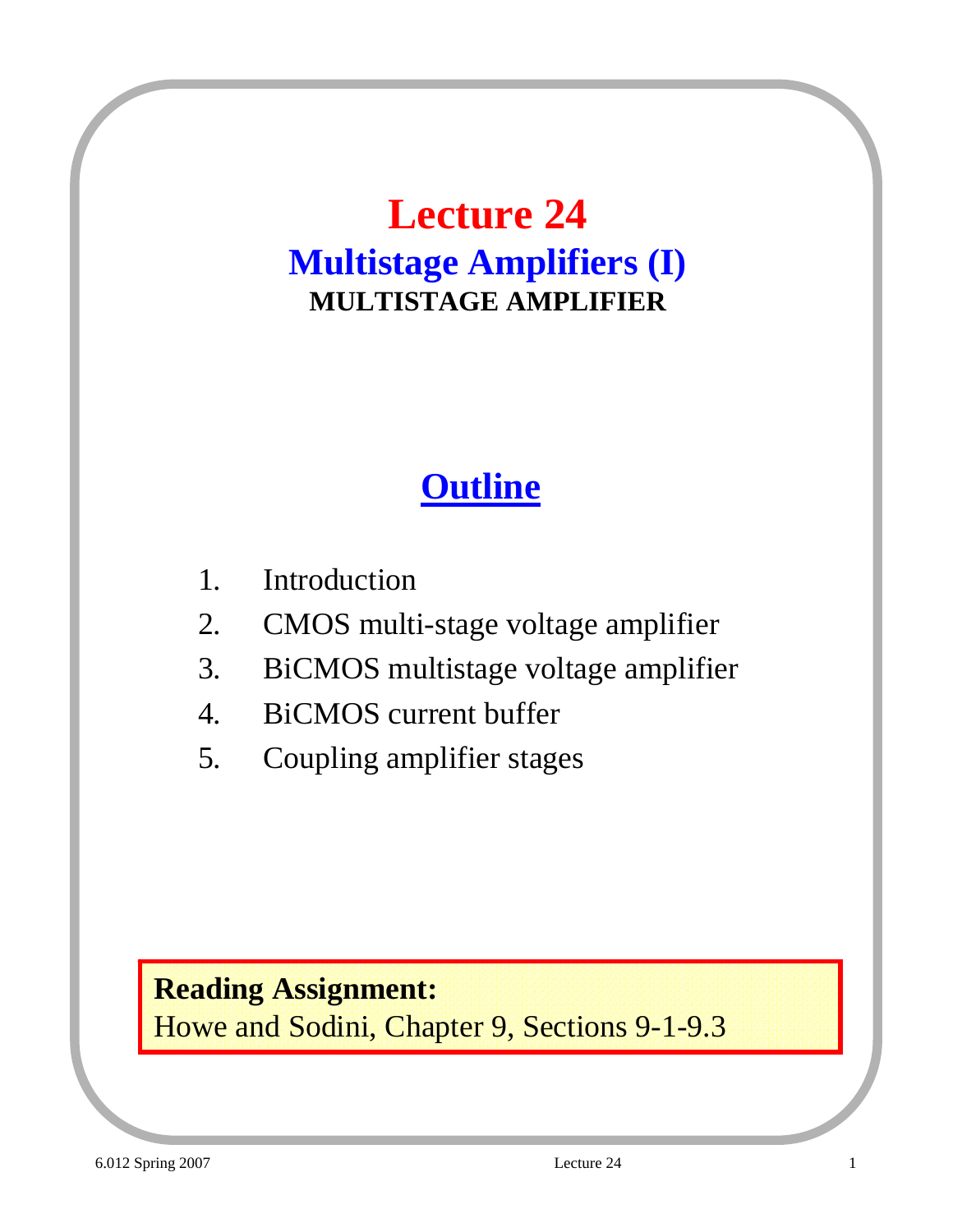# **1. Introduction**

Most often, single stage amplifier does not accomplish design goals:

- Need more gain than could be provided by a single stage
- Need to adapt to specified  $R_s$  and  $R_t$  to maximize efficiency





Issues:

- What amplifying stages should be used and in what order?
- What devices should be used, BJT or MOSFET?
- How is biasing to be done?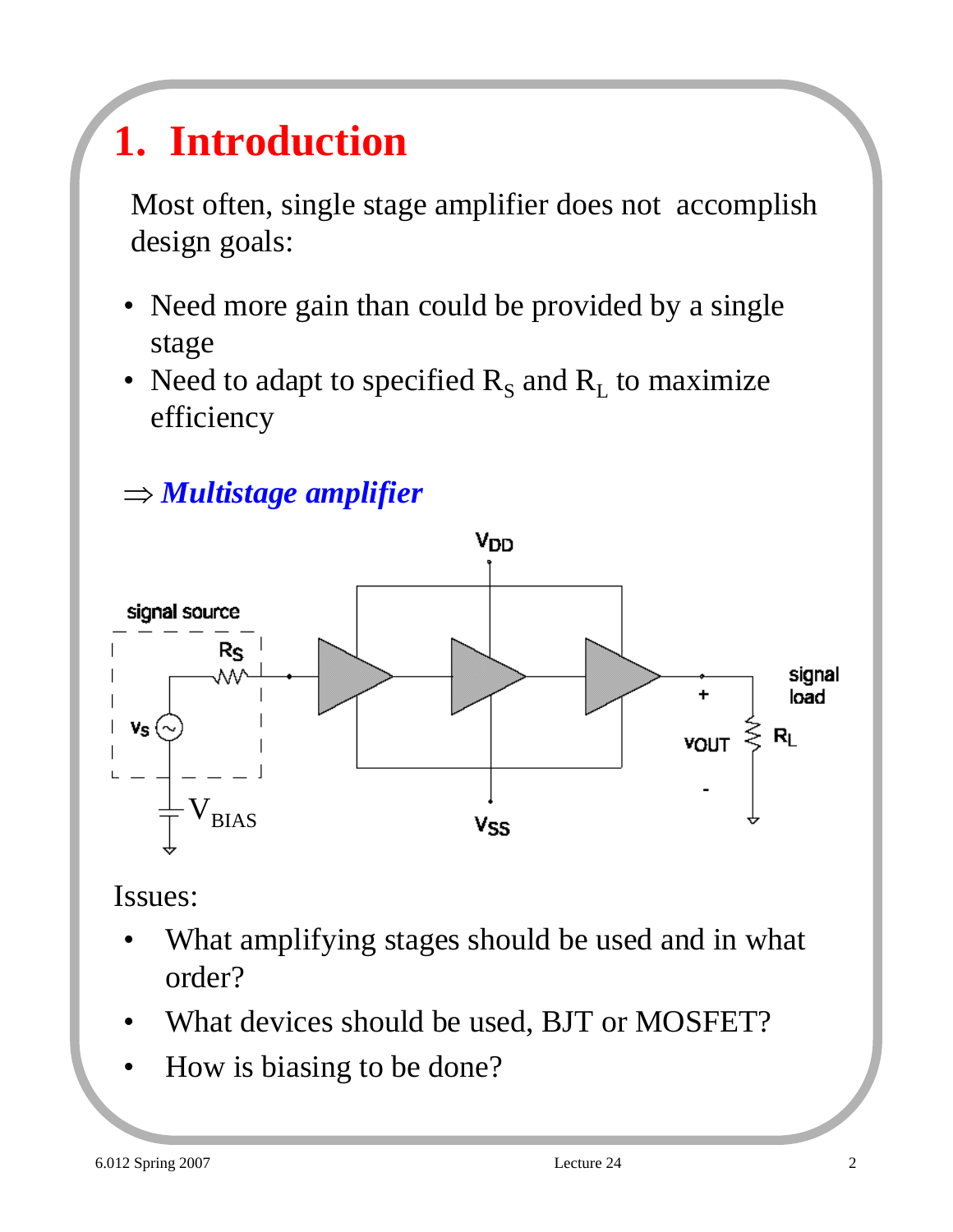#### **Summary of single stage amplifier characteristics**

| <b>Stage</b>                      | $A_{\nu 0}$ , $A_{\nu 0}$                       |                                                                                                                 | $R_{out}$                                     | <b>Key</b><br><b>Function</b>      |
|-----------------------------------|-------------------------------------------------|-----------------------------------------------------------------------------------------------------------------|-----------------------------------------------|------------------------------------|
| <b>Common</b><br><b>Source</b>    | $A_{\rm va} = -g_{\rm m}(r_{\rm o}/r_{\rm oc})$ | $\infty$                                                                                                        | $r_o$ // $r_{oc}$                             | Transcon-<br>ductance<br>amplifier |
| <b>Common</b><br><b>Drain</b>     | $A_{\nu o}\approx \frac{g_m}{g_m+g_{mb}}$       | $\infty$                                                                                                        | $g_m + g_{mb}$                                | Voltage<br><b>Buffer</b>           |
| <b>Common</b><br>Gate             | $A_{i\theta} \approx -1$                        | $\mathbf{g}_{\rm m} + \mathbf{g}_{\rm mb}$                                                                      | $r_{oc}$ //[ $r_o$ (1+ $g_m R_S$ )]           | Current<br>buffer                  |
| <b>Common</b><br><b>Emitter</b>   | $A_{0} = -g_{m}(r_{0}/r_{0c})$                  | $r_{\pi}$                                                                                                       | $r_o$ // $r_{oc}$                             | Transcon-<br>ductance<br>amplifier |
| <b>Common</b><br><b>Collector</b> | $A_{\nu\rho} \approx 1$                         | $\mathbf{r}_{\pi} + \beta_{\rm o}(\mathbf{r}_{\rm o}^{\prime}/\mathbf{r}_{\rm oc}^{\prime}/\mathbf{R}_{\rm L})$ | $\frac{1}{g_m} + \frac{R_S}{\beta_0}$         | Voltage<br>buffer                  |
| <b>Common</b><br><b>Base</b>      | $A_{i\alpha} \approx -1$                        | $\mathbf{g}_{\mathbf{m}}$                                                                                       | $r_{oc}$ //[ $r_o$ (1 + $g_m(r_{\pi}/R_S)$ )] | Current<br>buffer                  |

Differences between BJT's and MOSFETs

 $r_{\pi} = \frac{\beta_0}{\sigma}$ *gm*  $g_{mb} \propto g_m$  $g_m = \frac{I_C}{V}$ *Vth*  $>$   $g_m = \sqrt{2 \frac{W}{I}}$  $\frac{V}{L}$   $\mu C_{ox} I_D$  $r_o = \frac{V_A}{I}$ *IC*  $\epsilon > r_0 = \frac{1}{\pi}$  $\bm{M}_{\bm{D}}$ **BJT MOSFET**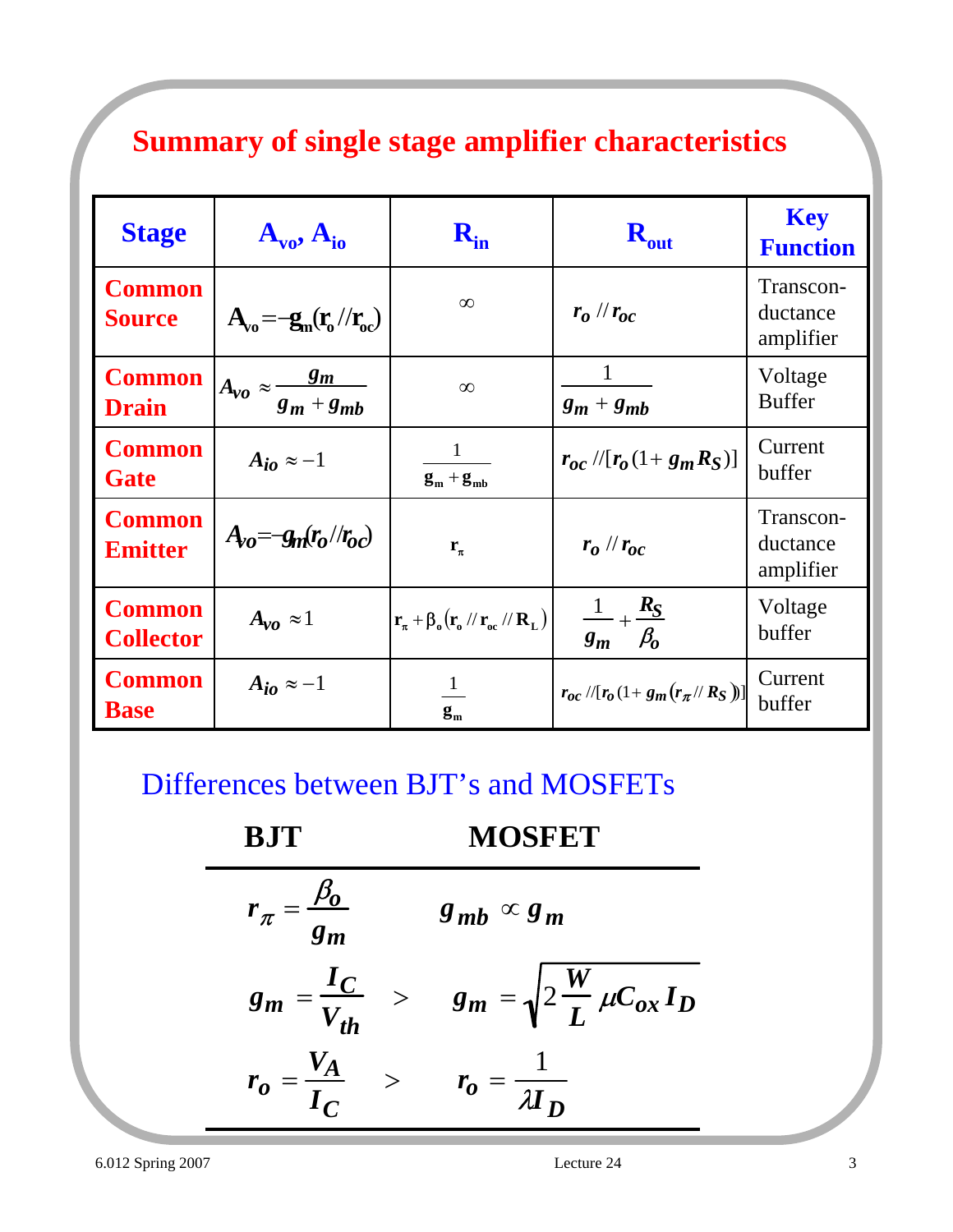### **2. CMOS Multistage Voltage Amplifier**

Goals:

- High voltage gain,  $A_{vo}$
- High input resistance,  $R_{in}$
- Low output resistance,  $R_{out}$

Good starting point: Common-Source stage:



- $R_{in}=\infty$
- $A_{\text{vo}} = -g_{\text{m}}(r_{\text{o}}/r_{\text{oc}})$ , probably insufficient
- $R_{\text{out}} = (r_o/r_{oc})$ , too high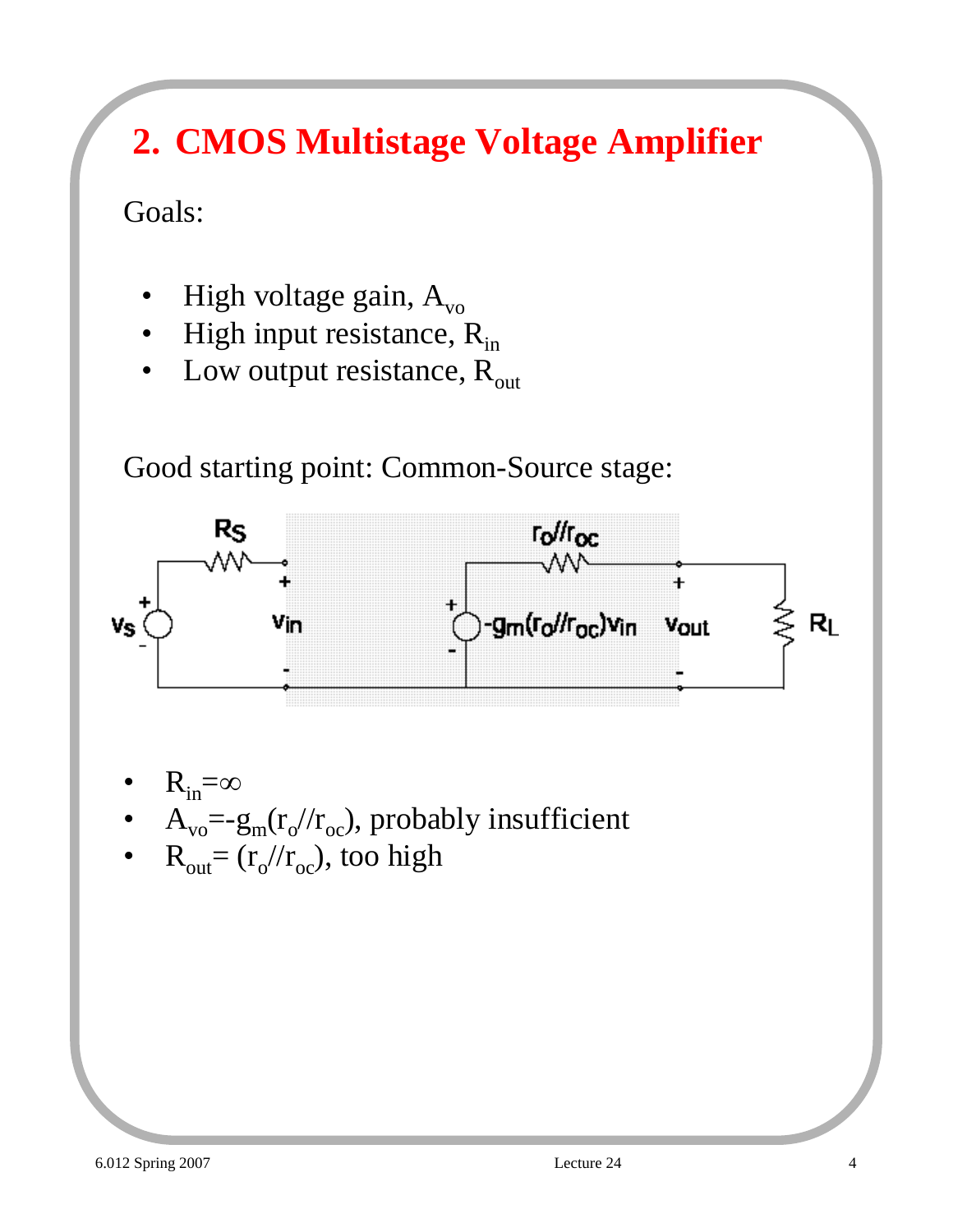## **CMOS Multistage Voltage Amplifier (contd.)**

### **Add second CS stage to get more gain:**



- $R_{in}=\infty$
- $A_{\rm vo} = g_{\rm ml}(r_{\rm ol}/r_{\rm oc1}) g_{\rm m2}(r_{\rm o2}/r_{\rm oc2})$
- $R_{\text{out}} = (r_{o2}/r_{oc2})$ , still too high

#### Add CD stage at output (to reduce R<sub>out</sub>):



• 
$$
A_{vo} = g_{m1}(r_{o1} || r_{oc1})g_{m2}(r_{o2} || r_{oc2}) \frac{g_{m3}}{g_{m3} + g_{mb3}}
$$
  
\n•  $R_{out} = \frac{1}{g_{m3} + g_{mb3}}$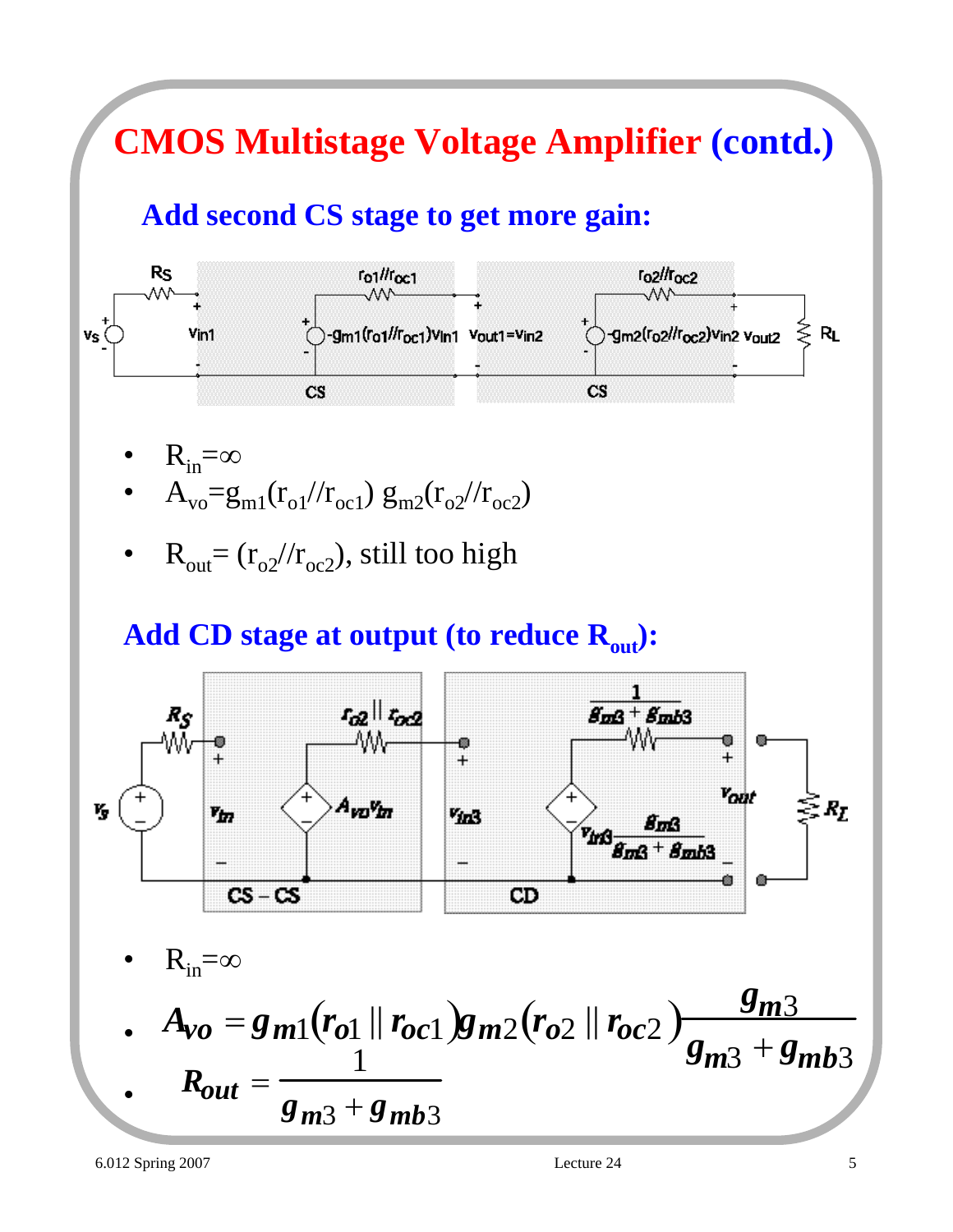### **3. BiCMOS multistage voltage amplifier**

 $A_{\text{vo}}(CE) > A_{\text{vo}}(CS)$  because  $r_{\text{o}}(BIT) > r_{\text{o}}(MOSFET)$ , but... CS stage is best first stage, since  $R_{in} = \infty$ .

#### **How about adding a CE stage following the CS stage?**



However, inter-stage loading degrades gain:

 $R_{out1} = r_{01} || r_{0c1} >> R_{in2} = r_{\pi 2}$ 

There is a voltage divider between stages

$$
\frac{R_{in2}}{R_{out1}+R_{in2}} \approx \frac{R_{in2}}{R_{out1}} \approx \frac{r_{\pi2}}{r_{o1} \parallel r_{oc1}} << 1
$$

Additional gain provided by the CE stage is mostly lost to inter-stage loading.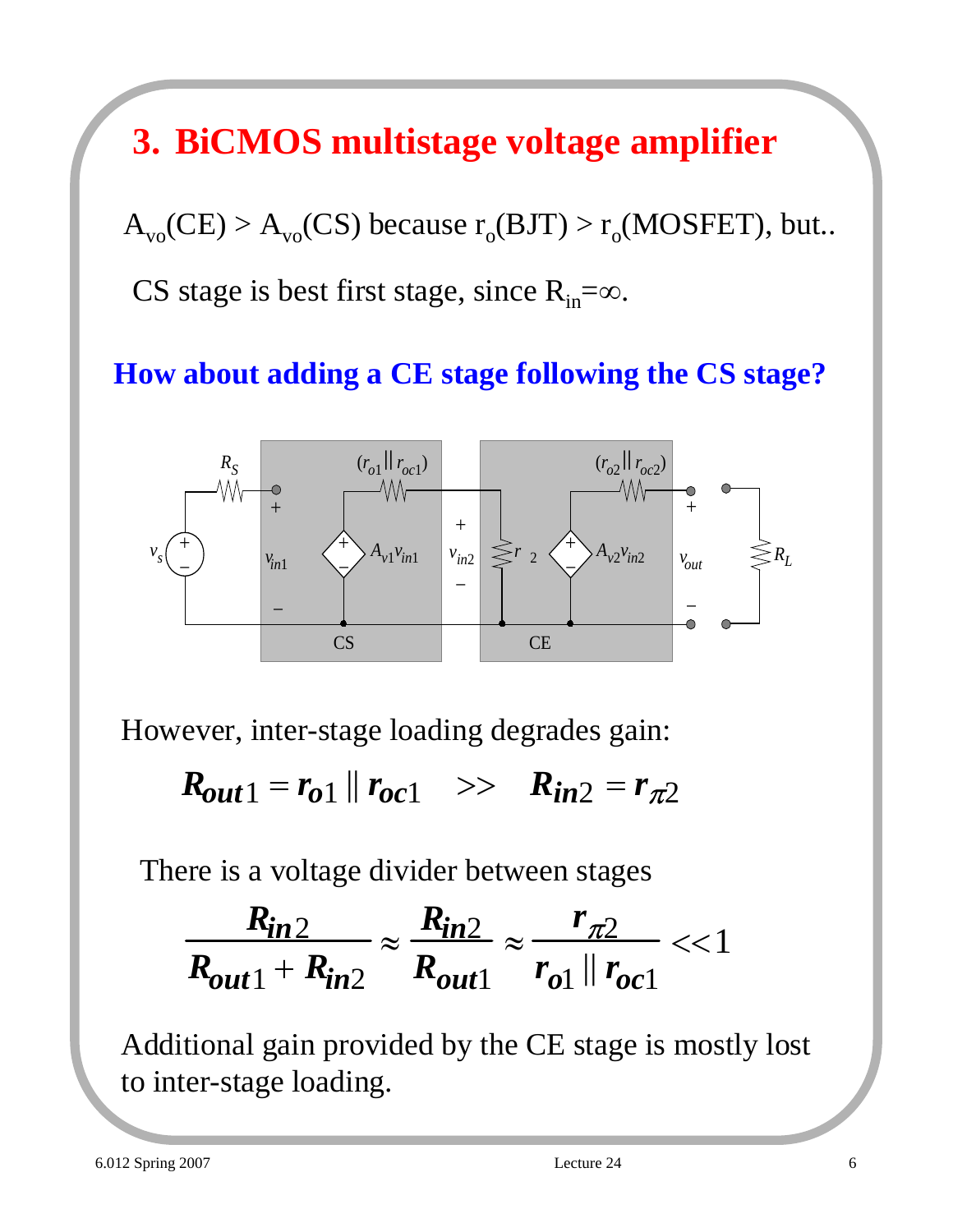### **BiCMOS multistage voltage amplifier (contd.)**

#### **Use two CS stages, but add CC stage at output:**



Inter-stage loading:

$$
R_{out2} = r_{o2} || r_{oc2}, \quad R_{in3} = r_{\pi 3} + \beta_{o3} (r_{o3} || r_{oc3} || R_L)
$$

Then, inter-stage loss:

*Rin*<sup>3</sup>  $R_{out2} + R_{in3}$ =  $r_{\pi 3} + \beta_{03} (r_{03} || r_{0c3} || R_L)$  $r_{o2} || r_{oc2} + r_{\pi3} + \beta_{o3} (r_{o3} || r_{oc3} || R_L)$ 

Better than trying to use a CE stage, but still pretty bad. The good thing is that  $R_{out}$  has improved:

$$
R_{out} = R_{out3} = \frac{1}{g_{m3}} + \frac{R_{out2}}{\beta_{03}} = \frac{1}{g_{m3}} + \frac{r_{02} || r_{oc2}}{\beta_{03}}
$$
  
Since, in general g<sub>m</sub>(BIT) > g<sub>m</sub>(MOSFET), R<sub>out</sub> could be  
better than CD output stage if r<sub>o2</sub> ||r<sub>oc2</sub> is not too large.

Otherwise, CD output stage is better.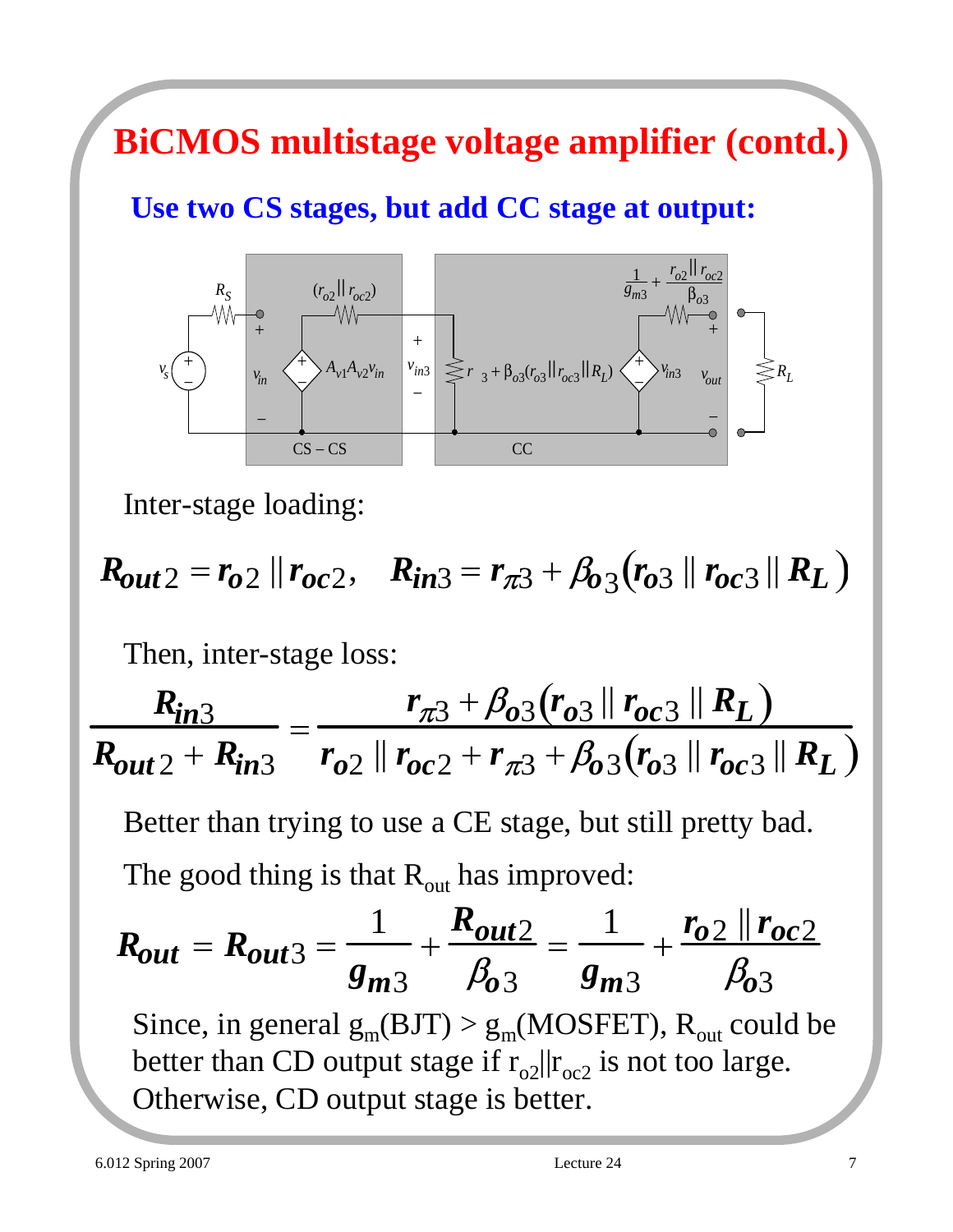### **BiCMOS multistage voltage amplifier (contd.)**

#### **Better voltage buffer: cascade CC and CD output stages**

**What is the best order? Since Rin(CD)=**∞**, best to place CD first:**



Inter-stage loading:

$$
\frac{R_{in3}}{R_{in3}+R_{out2}}=1
$$

$$
\frac{R_{in4}}{R_{in4} + R_{out3}} = \frac{r_{\pi 4} + \beta_{04} (r_{04} || r_{oc4} || R_L)}{\frac{1}{8m3} + s_{mb3}} + r_{\pi 4} + \beta_{04} (r_{04} || r_{oc4} || R_L)} \approx 1
$$

The output resistance is excellent:

$$
R_{out} = R_{out4} = \frac{1}{g_{m4}} + \frac{R_{out3}}{\beta_{04}} = \frac{1}{g_{m4}} + \frac{1}{\beta_{04}(g_{m3} + g_{mb3})}
$$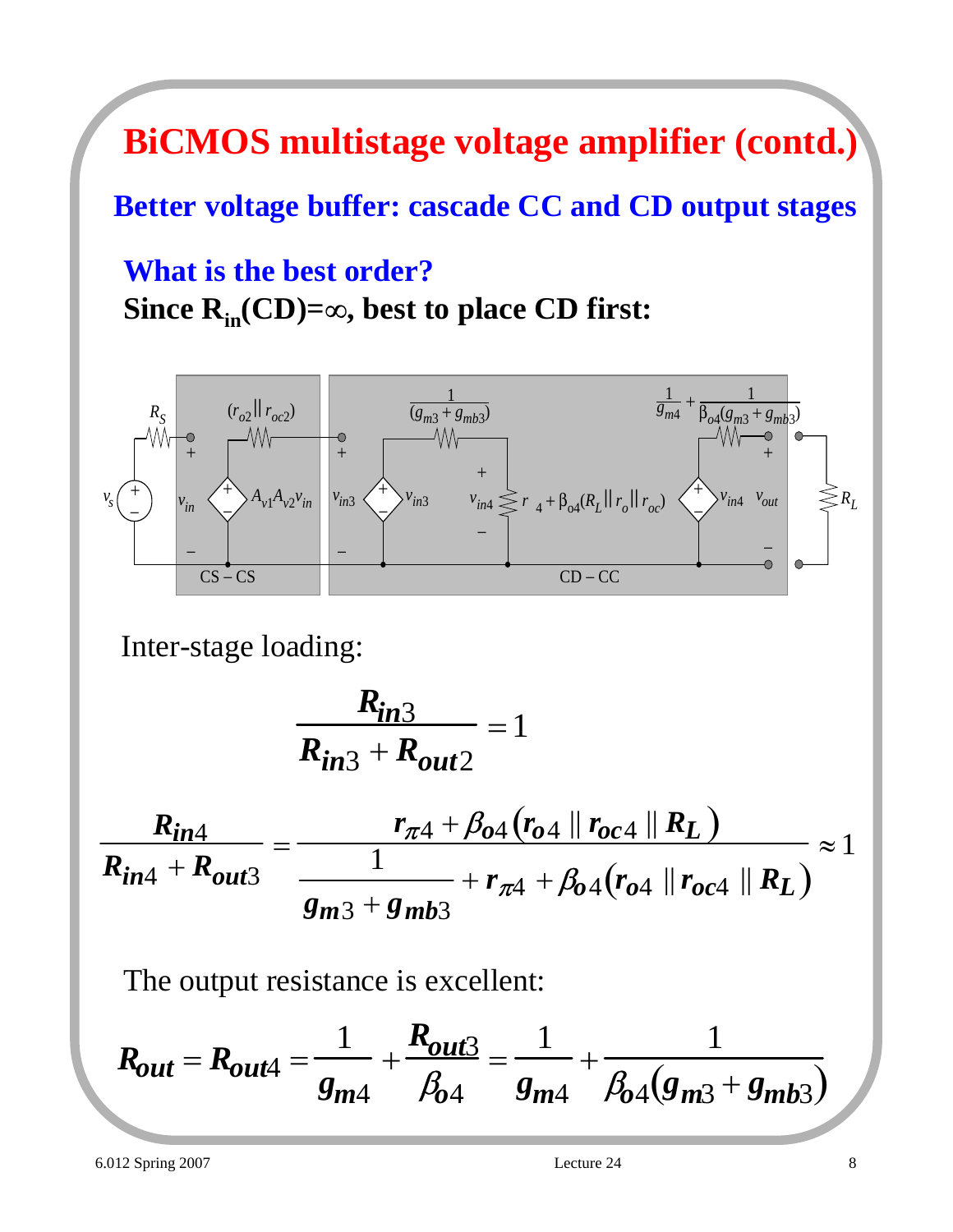# **4. BiCMOS current buffer**

### **Goals:**

- Unity current gain,  $A_i = 1$
- Very low input resistance,  $R_{in}$
- Very high output resistance,  $R_{out}$

Start with a common-base stage:



• 
$$
R_{in} = \frac{1}{g_m}
$$

•  $R_{out} = r_{oc} \|\{r_o[1 + g_m(r_\pi \| R_S)]\}$ 

Note that if R<sub>S</sub> is "high enough",  $R_{out} \approx r_{oc} ||(\beta_0 r_o)$ .

Can we increase  $R_{out}$  further by adding a second CB stage?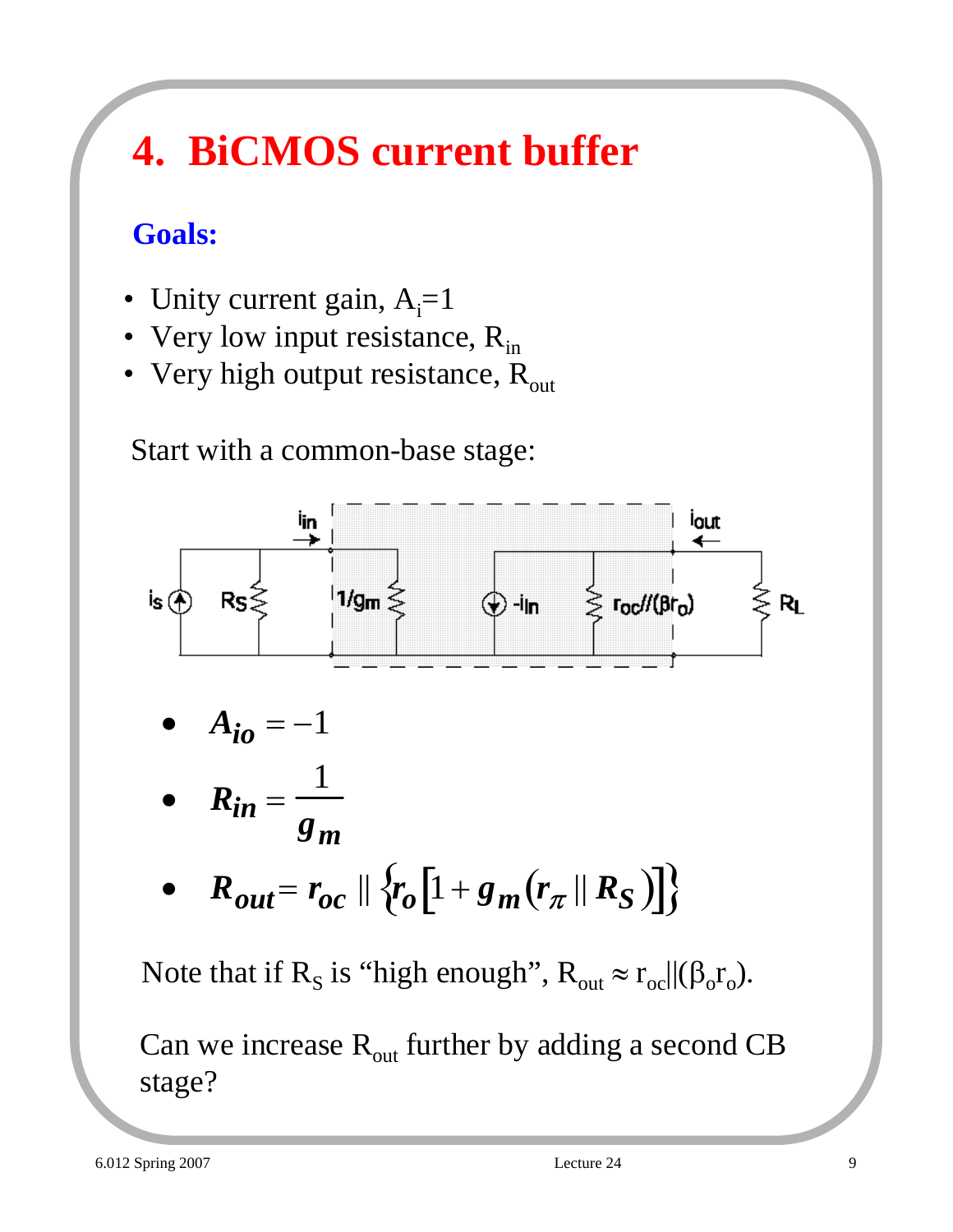# **BiCMOS current buffer (contd).**

#### **CB-CB Current Buffer**



 $[g_{m2}r_{o2}(r_{2}||\beta_{o1}r_{o1}||r_{oc1})]||r_{oc2}$ 

Now

# $R_{out} = R_{out2} = r_{oc2} || \{r_{o2}[1+g_{m2}(r_{\pi2} || R_{out1})] \}$

Plugging in  $R_{\text{out1}} \approx r_{\text{oc1}} || (\beta_{\text{o1}} r_{\text{oc1}})$ .

$$
R_{out} = r_{oc2} \parallel \{r_{o2}[1 + g_{m2}(r_{\pi2} \parallel r_{oc1} \parallel \beta_{o1}r_{o1})]\}
$$

But, since  $r_{\pi2} \ll r_{oc1} || (\beta_1 r_{oc1})$ , then

$$
R_{out} = r_{oc2} || [r_{o2} (1 + g_{m2} r_{\pi2})] \approx r_{oc2} || (\beta_{o2} r_{o2})
$$

**Did not improve anything!** The base current limits the number of CB stages that can improve the output resistance to just one.

Since the CG stage has no gate current, cascade it with the CB stage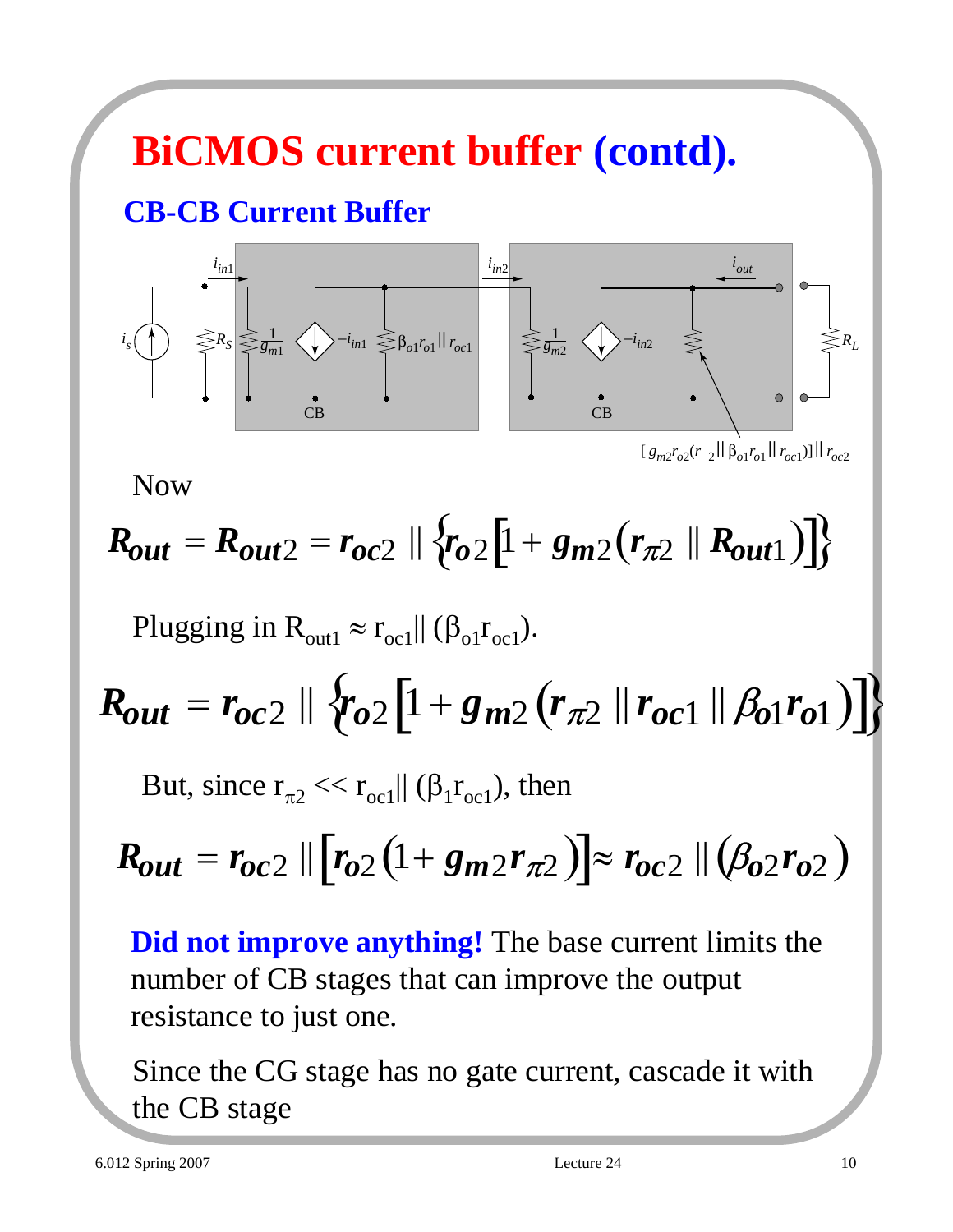# **BiCMOS current buffer (contd).**

### **CB-CG Current Buffer**



# $R_{out} = R_{out2} = r_{oc2} || [r_{o2}(1 + g_{m2}R_{out1})]$

Plugging in  $R_{\text{out1}} \approx r_{\text{oc1}} || (\beta_{\text{o1}} r_{\text{oc1}})$ .

$$
R_{out} = r_{oc2} \, || \, [r_{o2}g_{m2}(r_{oc1} \, || \, \beta_{o1}r_{o1})]
$$

**Now R<sub>out</sub> has improved by about**  $g_{m2}r_{02}$ **,** but only to the extent that  $r_{oc2}$  is high enough...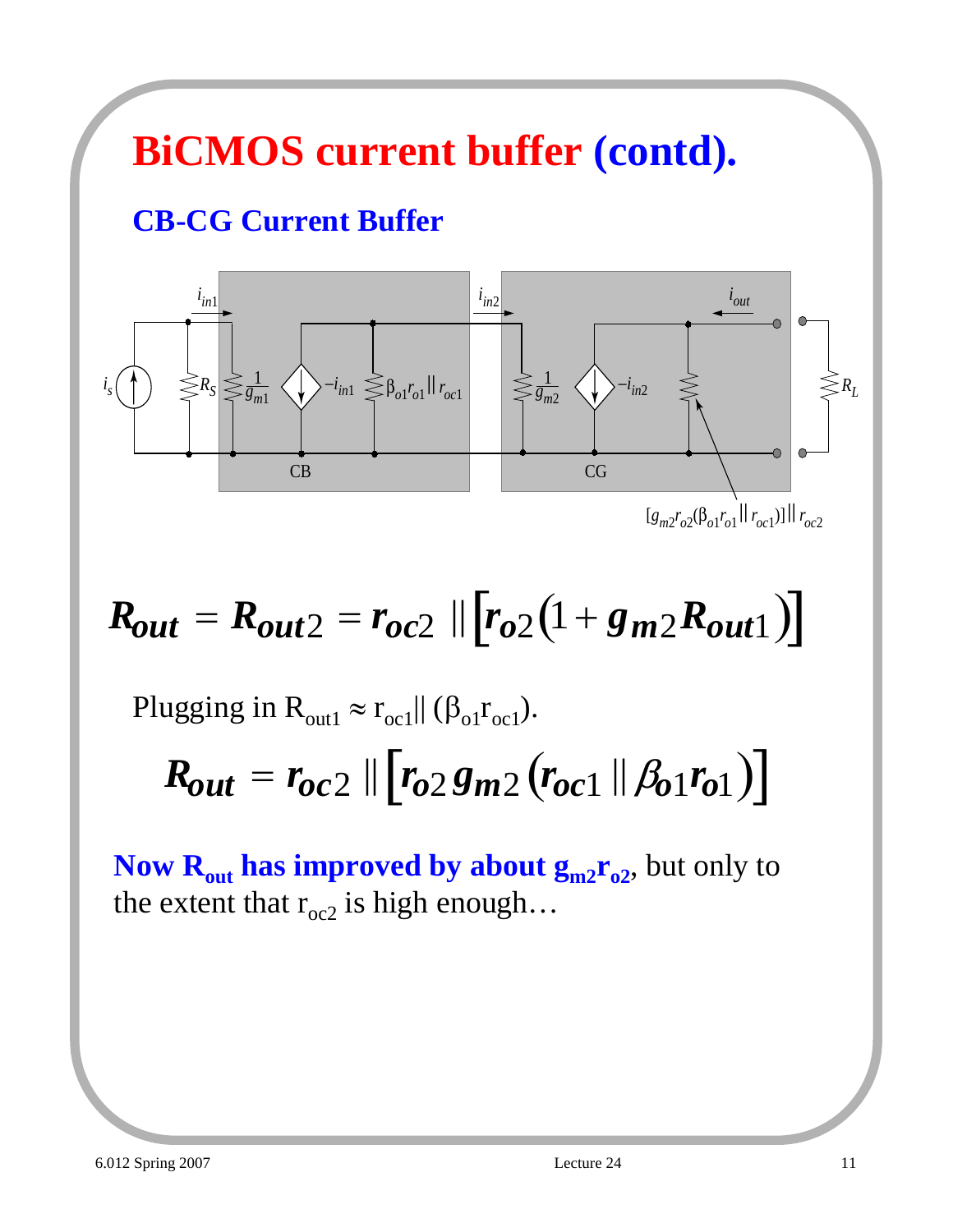# **5. Coupling Amplifier Stages**

### **CAPACITIVE COUPLING**

Capacitors that have large enough value behave as AC short, so the signal goes through but bias is independent for each stage.

Example, CD-CC voltage buffer:



- Advantages
	- Can select bias point for optimum operation
	- Can select bias point close to the mid-point of the power rails for maximum voltage swing
- **Disadvantages** 
	- To approximate AC short, large capacitors are needed and they consume large area.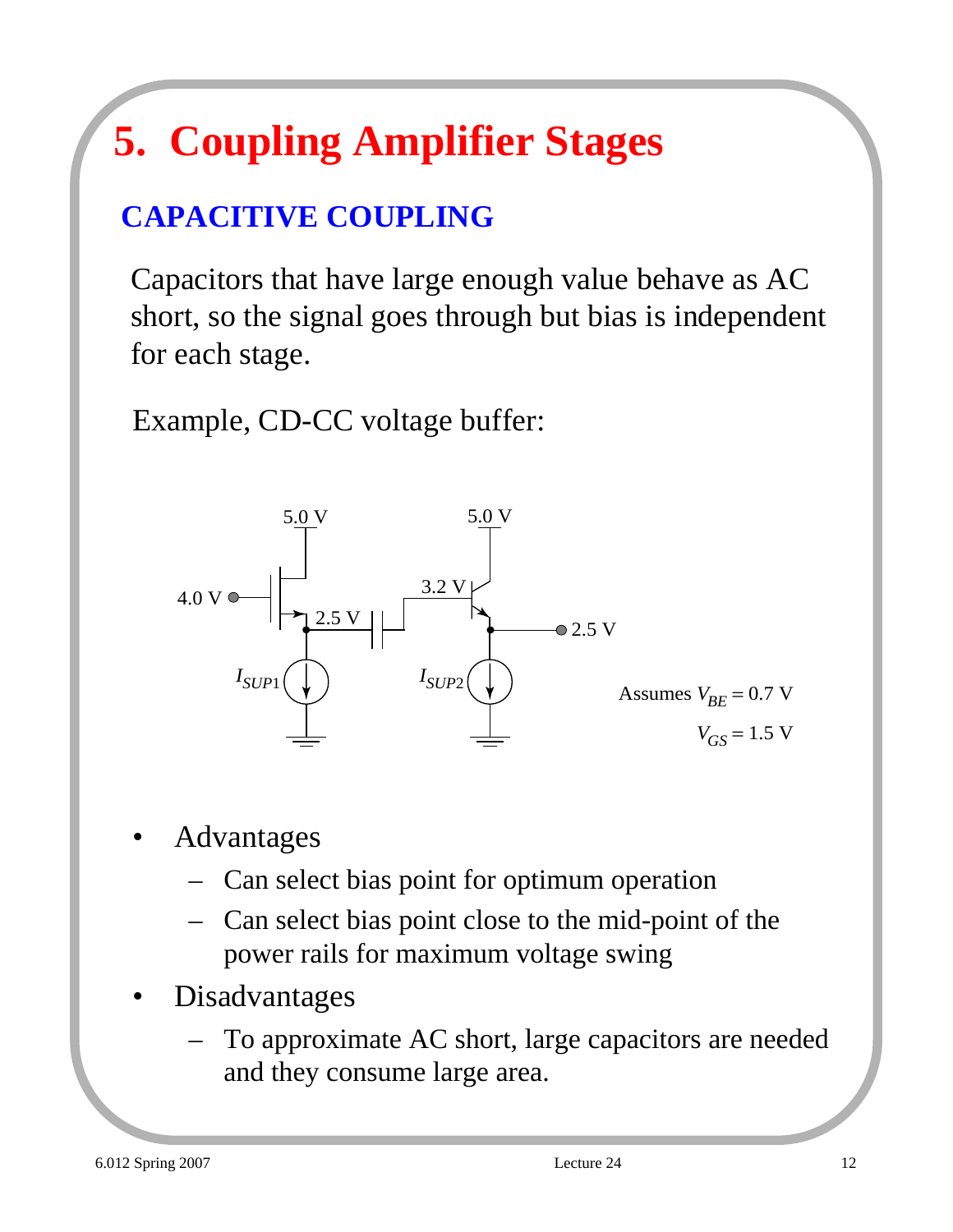# **Coupling Amplifier Stages (contd.)**

### **DIRECT COUPLING: share bias points across stages.**

Example, CD-CC voltage buffer:



- **Advantages** 
	- No capacitors needed
	- compact
- **Disadvantages** 
	- Bias point shared:constrains designs.
	- Bias shifts from stage to stage and can stray too far from center of range
	- Generally requires level shifting to bring signal back to center of range.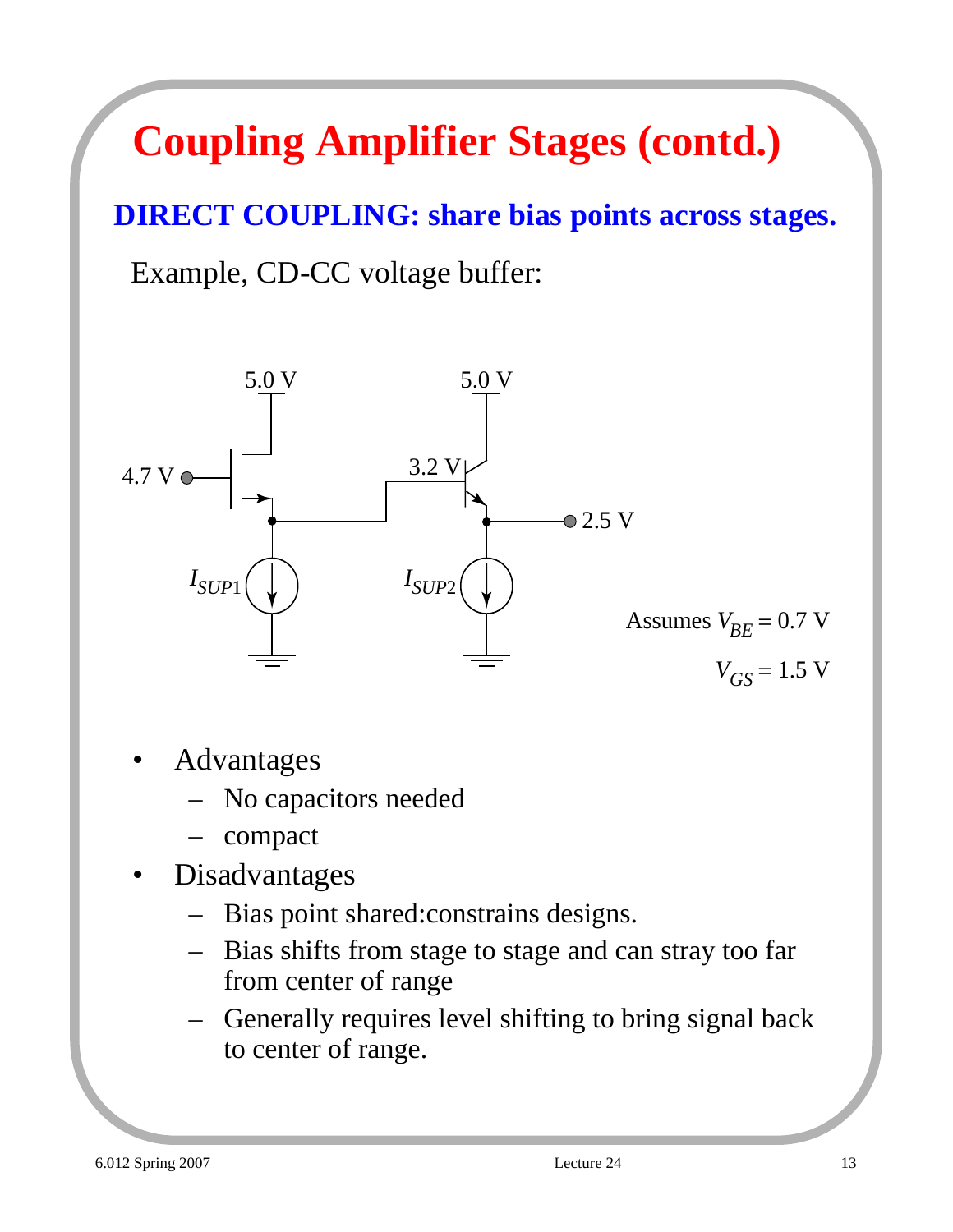# **Coupling Amplifier Stages (contd.)**

### **SOLUTION: use PMOS CD stage for level shifting.**

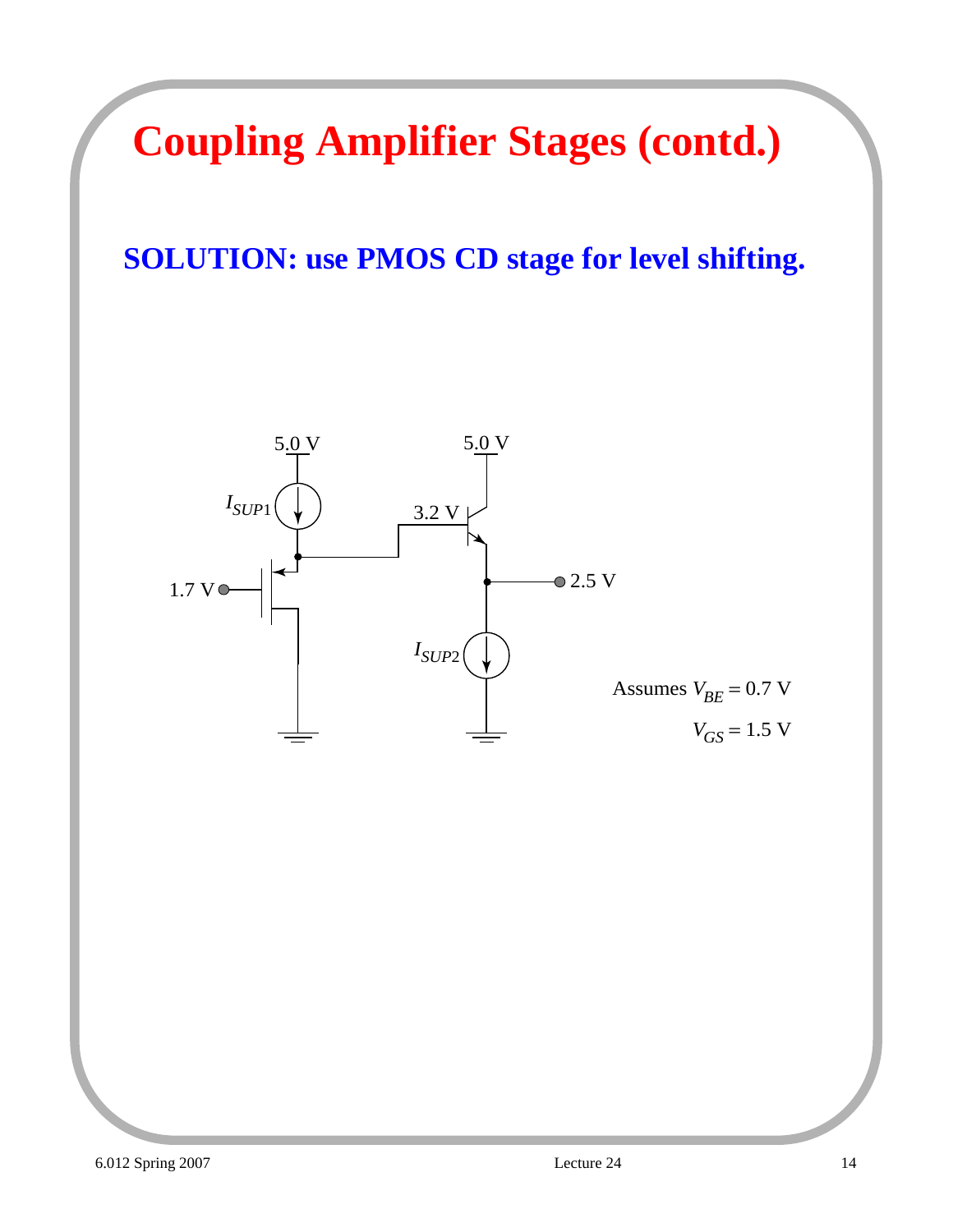### **Coupling Amplifier Stages (contd.) Summary of DC shifts through amplifier stages:**